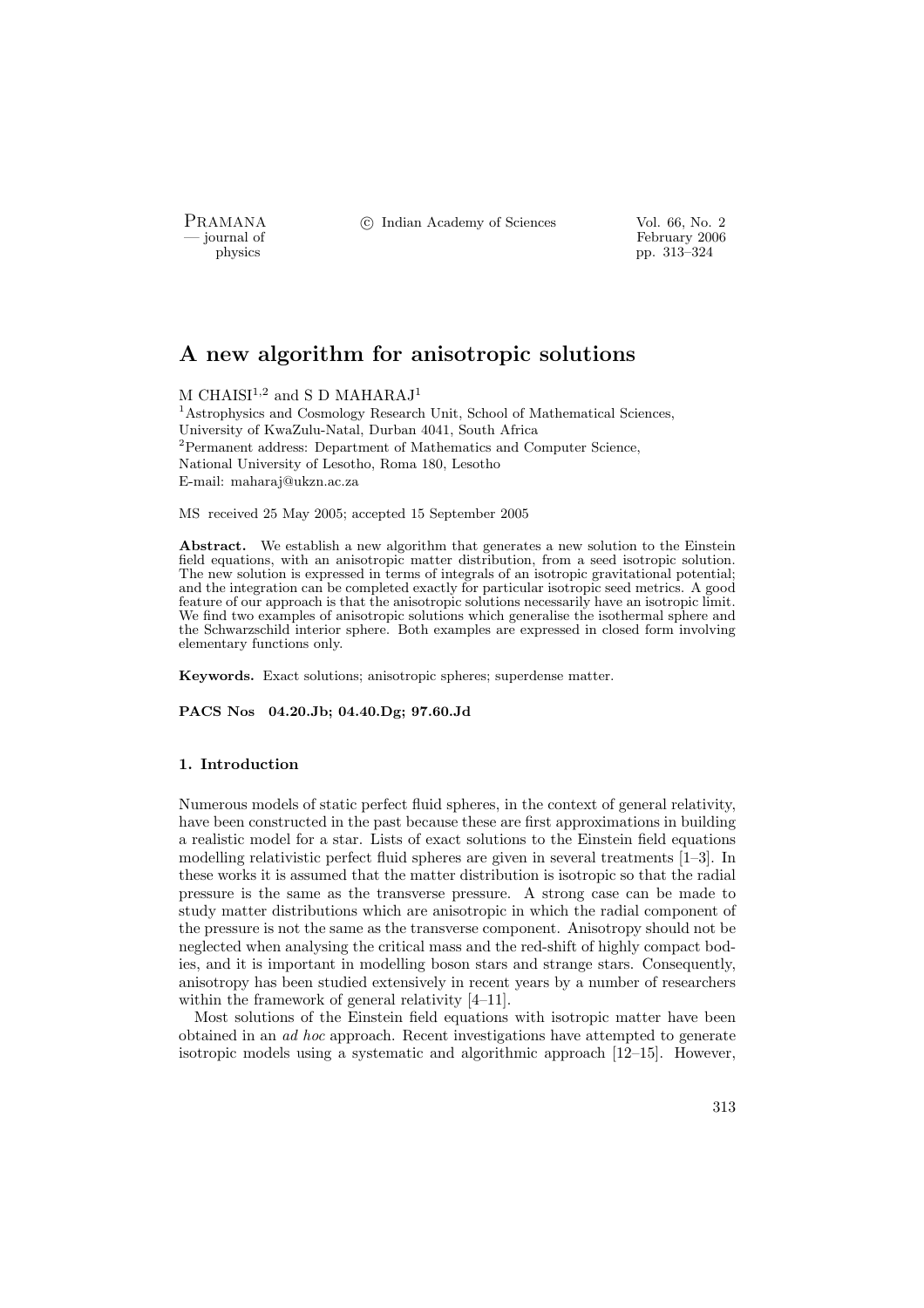there exist very few analogous results for generating anisotropic models. In this regard Maharaj and Chaisi [16] have established an algorithm that produces a new anisotropic solution from a given seed isotropic line element. Here we present a different algorithm that generates a new anisotropic solution. The present algorithm has a simpler form and involves fewer integrations, and it is consequently easier to apply. A desirable physical feature of our approach is that these solutions have an isotropic limit; we expect that gravity acts to eventually isotropize matter in the absence of other external forces. Note that many exact solutions found previously remain anisotropic with no possibility of regaining an isotropic matter distribution in a suitable limit [17–20].

The main objective of this paper is to demonstrate that it is possible to generate anisotropic solutions from a given isotropic solution. To achieve this we need to complete an integration which we show is possible for particular metrics. In §2 we provide the fundamental field equations for isotropic and anisotropic matter. The field equations are presented as a first-order system of differential equations. The algorithm that produces a new anisotropic solution is described in  $\S$ 3. As a first example we use the isothermal model to produce a new anisotropic solution in §4. As a second example we use the Schwarzschild interior model to produce a new anisotropic solution in §5. In both examples the solution can be given explicitly in terms of elementary functions which makes it possible to study the physical features. We briefly study the behaviour of the anisotropy factor in both examples.

#### 2. Field equations

We utilise a form of the Einstein field equations in which only first-order derivatives appear. This representation assists in simplifying the integration process as pointed out by Chaisi and Maharaj [19] whose notation and conventions we follow. The line element for static spherically symmetric space-time is given by

$$
ds^{2} = -e^{\nu}dt^{2} + e^{\lambda}dr^{2} + r^{2}(d\theta^{2} + \sin^{2}\theta d\phi^{2}), \qquad (1)
$$

where  $\nu(r)$  and  $\lambda(r)$  are arbitrary functions. The energy–momentum tensor, for nonradiating matter, for isotropic distributions has the form

$$
T^{ab} = (\mu + p)u^a u^b + pg^{ab},\tag{2}
$$

where  $\mu$  is the energy density and  $p$  is the isotropic pressure. These are measured relative to the comoving four-velocity  $u^a = e^{-\nu/2} \delta_0^a$ . We define the mass function as

$$
m(r) = \frac{1}{2} \int_0^r x^2 \mu(x) dx.
$$
 (3)

Consequently  $M = m(R)$  is the total mass of a sphere of radius R. The Einstein field equations are equivalent to the system

$$
e^{-\lambda} = 1 - \frac{2m}{r},\tag{4}
$$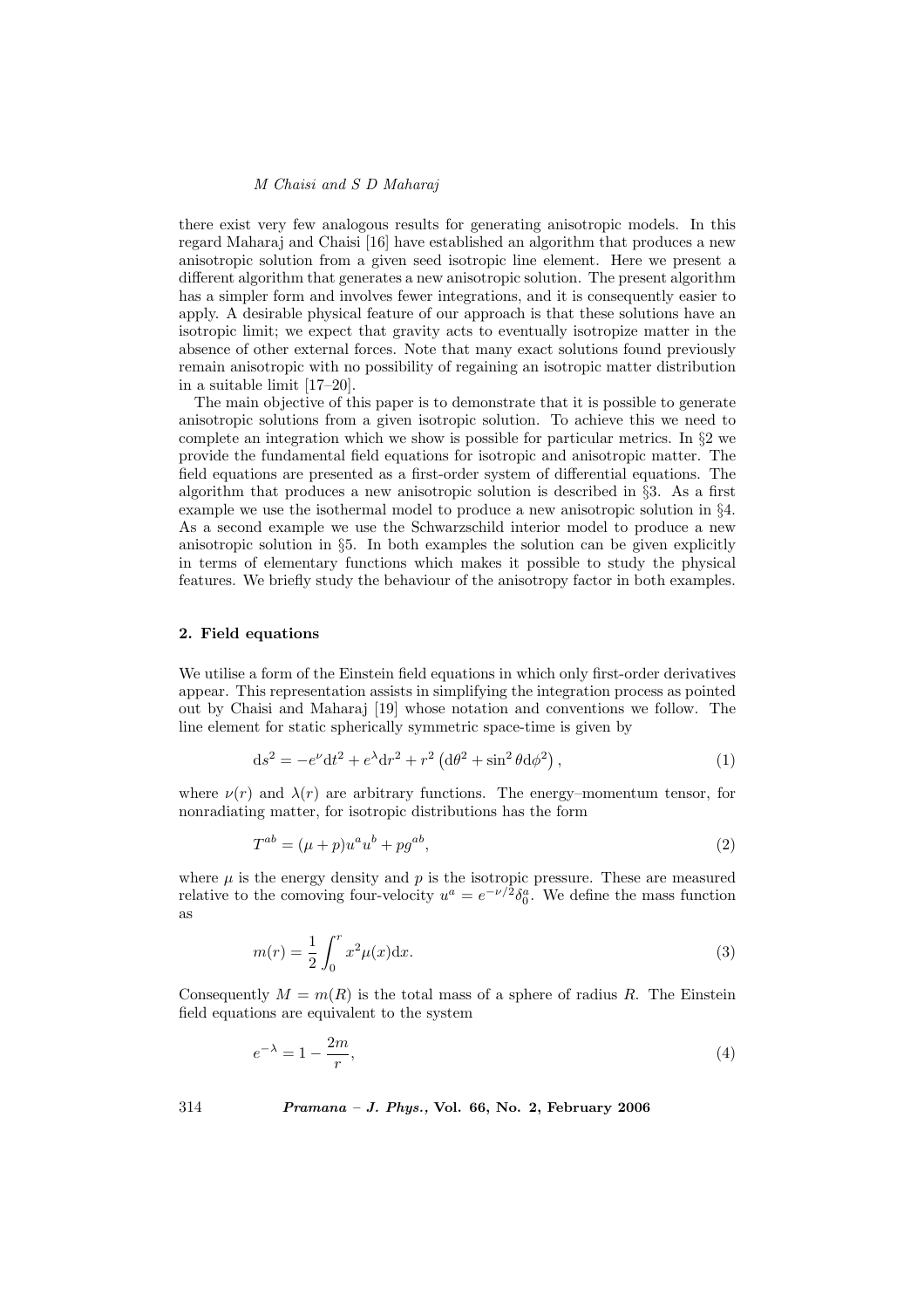$$
r(r - 2m)\nu' = pr^3 + 2m,\t\t(5)
$$

$$
(\mu + p)\nu' + 2p' = 0,\t\t(6)
$$

where we have used  $(1)-(3)$ .

The energy–momentum tensor for anisotropic matter which is not radiating has the form

$$
T^{ab} = (\mu + p)u^{a}u^{b} + pg^{ab} + \pi^{ab}.
$$
\n(7)

The quantity  $\pi^{ab} = \sqrt{\frac{a^b}{a^b}}$  $3S(r)$ ¡  $c^a c^b - \frac{1}{3} h^{ab}$ ) is the anisotropic stress tensor; the spacelike vector  $c^a = e^{-\lambda/2} \delta_1^a$  is orthogonal to the fluid four-velocity  $u^a = e^{-\nu/2} \delta_0^a$  and  $|S(r)|$  is the magnitude of the stress tensor. The Einstein field equations, with the metric  $(1)$  and the matter content  $(7)$ , can be written in the form

$$
e^{-\lambda} = 1 - \frac{2m}{r},\tag{8}
$$

$$
r(r - 2m)\nu' = p_r r^3 + 2m,\t\t(9)
$$

$$
(\mu + p_{\rm r})\nu' + 2p_{\rm r}' = -\frac{4}{r}(p_{\rm r} - p_{\perp})\tag{10}
$$

for anisotropic matter distributions. The radial pressure  $p_r$  is distinct from the tangential pressure  $p_{\perp}$ . It is convenient to write  $p_{r}$  and  $p_{\perp}$  in the form

$$
p_r = p + 2S/\sqrt{3},
$$
  $p_{\perp} = p - S/\sqrt{3},$ 

where S provides a measure of anisotropy. Note that for isotropic matter  $p_r = p_\perp =$ p and we regain  $(4)-(6)$ .

#### 3. The algorithm

In this section we establish a procedure for generating a new anisotropic solution of the Einstein field equations from a specified isotropic solution. We start by considering the Einstein field equations  $(4)$ – $(6)$  with isotropic matter distribution. We assume that an explicit solution to  $(4)$ – $(6)$  is known where

$$
(\nu, \lambda, m, p) = (\nu_0, \lambda_0, m_0, p_0) \tag{11}
$$

and functions  $\nu_0$ ,  $\lambda_0$ ,  $m_0$  and  $p_0$  are explicitly given. Then eqs (4)–(6) are satisfied and we can write

$$
e^{-\lambda_0} = 1 - \frac{2m_0}{r},\tag{12}
$$

$$
r(r - 2m_0)\nu'_0 = p_0 r^3 + 2m_0,\tag{13}
$$

$$
\left(\frac{2m'_0}{r^2} + p_0\right)\nu'_0 + 2p'_0 = 0.\tag{14}
$$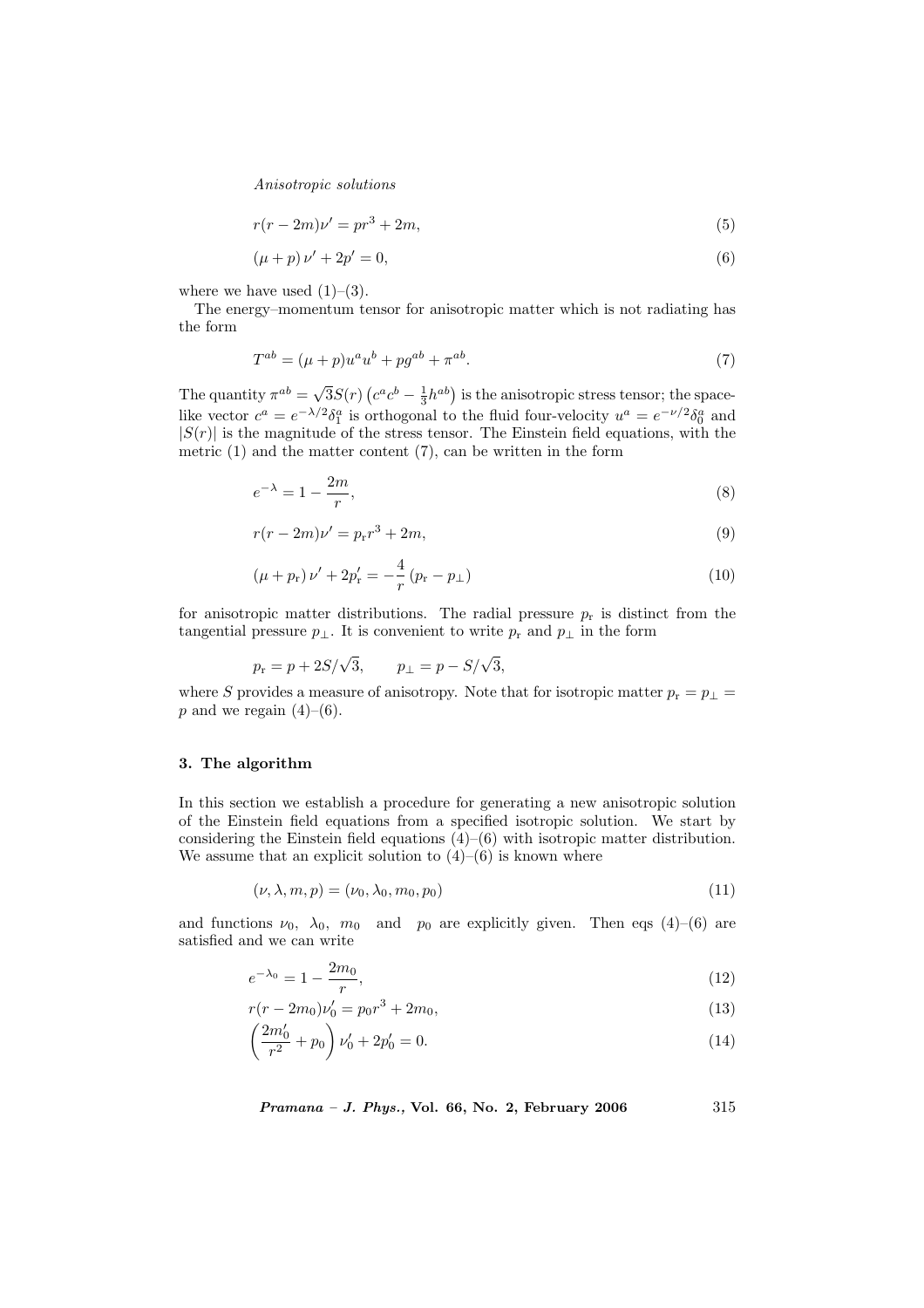We next consider the Einstein field equations  $(8)$ – $(10)$  with anisotropic matter distribution and seek an explicit solution. To this end we propose the possible solution

$$
(\nu, \lambda, m, p_{r}, p_{\perp}) = \left(\nu_{0}, \lambda_{0} + x(r), m_{0} + y(r), p_{0} + \alpha(r), p_{0} - \frac{\alpha(r)}{2}\right),
$$
\n(15)

where  $(\nu_0, \lambda_0, m_0, p_0)$  are given by (11) and x, y and  $\alpha$  are arbitrary functions, and where  $(\nu_0, \lambda_0, m_0, p_0)$  are given by (11) and x, y and  $\alpha$  are arbitrary function<br>we have set  $\alpha = 2S/\sqrt{3}$  for convenience. Then the system (8)–(10) becomes

$$
e^{-(\lambda_0+x)} = 1 - \frac{2m_0 + 2y}{r},\tag{16}
$$

$$
r(r - 2m_0 - 2y)\nu'_0 = p_0 r^3 + \alpha r^3 + 2m_0 + 2y,
$$
  
(2*m'* + 2*u'*)

$$
\left(\frac{2m'_0 + 2y'}{r^2} + p_0 + \alpha\right)\nu'_0 + 2p'_0 + 2\alpha' = -\frac{6}{r}\alpha.
$$
\n(18)

The systems  $(12)–(14)$  and  $(16)–(18)$  lead to

$$
x = -\ln\left\{1 - \frac{2y}{r}e^{\lambda_0}\right\},\tag{19}
$$

$$
y = -\frac{\alpha r^3}{2(1 + r\nu'_0)},
$$
\n(20)

$$
\left(\frac{2y'}{r^2} + \alpha\right)\nu_0' + 2\alpha' = -\frac{6\alpha}{r}
$$
\n(21)

We need to integrate (21) to find the function  $\alpha$ . The remaining functions x and y are defined in terms of  $\alpha$ . Two cases arise:  $\alpha = 0$  and  $\alpha \neq 0$ . If  $\alpha = 0$  then eqs  $(19)–(21)$  have the solution

$$
(\alpha, x, y) = (0, 0, 0). \tag{22}
$$

The trivial solution (22) corresponds to the isotropic case. Thus this algorithm regains the isotropic solution in the appropriate limit. If  $\alpha \neq 0$  then we can eliminate y from  $(21)$  to get

$$
\begin{split} \frac{2\nu'_0}{r^2}\left\{-\frac{\alpha' r^3}{2(1+r\nu'_0)}-\frac{3\alpha r^2}{2(1+r\nu'_0)}+\frac{\alpha r^3}{2}\frac{\nu'_0+r\nu''_0}{(1+r\nu'_0)^2}\right\}\\+\alpha\nu'_0+2\alpha'=-\frac{6\alpha}{r}. \end{split}
$$

This differential equation can be written as

$$
\frac{\alpha'}{\alpha} - \frac{\nu'_0}{2 + r\nu'_0} \left\{ 3 - r \frac{\nu'_0 + r\nu''_0}{1 + r\nu'_0} \right\} = -\left(\nu'_0 + \frac{6}{r}\right) \left(\frac{1 + r\nu'_0}{2 + r\nu'_0}\right) \tag{23}
$$

after some simplification. On integration (23) leads to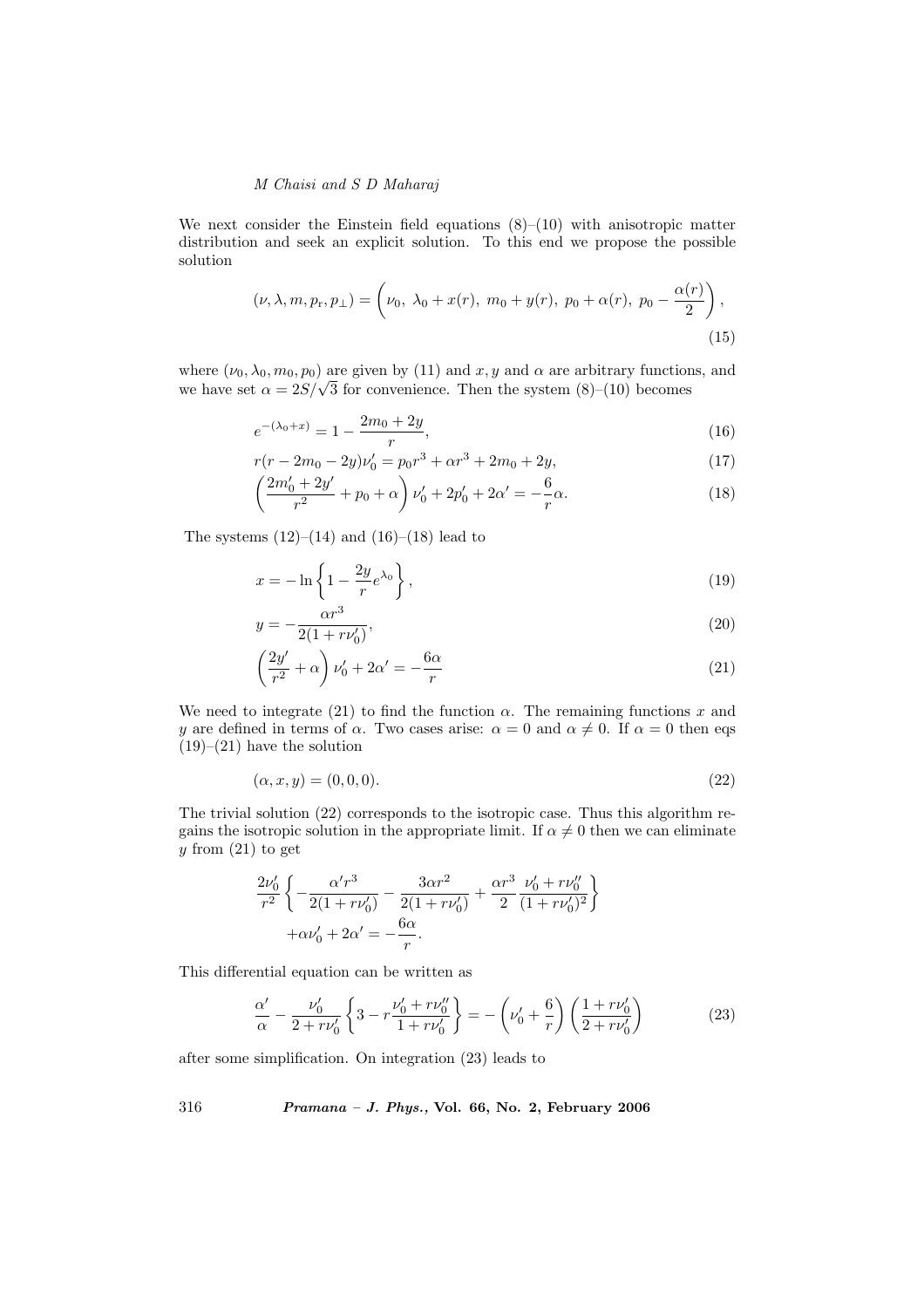$$
\ln \alpha = J_\alpha + \ln k,\tag{24}
$$

where  $\ln k$  is a constant of integration,  $k \neq 0$ , and we have set

$$
J_{\alpha} = \int \left\{ \frac{\nu'_0}{2 + r\nu'_0} \left( \frac{3 + 2r\nu'_0 - r^2\nu''_0}{1 + r\nu'_0} \right) - \left( \nu'_0 + \frac{6}{r} \right) \left( \frac{1 + r\nu'_0}{2 + r\nu'_0} \right) \right\} dr.
$$

We can write (24) in the compact form

$$
\alpha = ke^{J_{\alpha}}.\tag{25}
$$

Equations (19), (20) and (25) correspond to anisotropic matter.

Thus if given a known isotropic solution (11) we can generate a new anisotropic solution (15) where

$$
\alpha = ke^{J_{\alpha}},\tag{26}
$$

$$
x = -\ln\left\{1 - \frac{2y}{r}e^{\lambda_0}\right\},\tag{27}
$$

$$
y = -\frac{\alpha r^3}{2(1 + r\nu_0')}
$$
 (28)

and the integral  $J_{\alpha}$  is given by

$$
J_{\alpha} = \int \left\{ \frac{\nu'_0}{2 + r\nu'_0} \left( \frac{3 + 2r\nu'_0 - r^2\nu''_0}{1 + r\nu'_0} \right) - \left( \nu'_0 + \frac{6}{r} \right) \left( \frac{1 + r\nu'_0}{2 + r\nu'_0} \right) \right\} dr.
$$

The integration in  $J_{\alpha}$  can be explicitly performed as  $\nu_0$  is specified in the isotropic solution (11). Note that eqs (26)–(28) apply to both cases  $\alpha = 0$  and  $\alpha \neq 0$ . If  $\alpha = 0$  we can set  $k = 0$  and regain the isotropic result (22). When  $\alpha \neq 0$  then  $k \neq 0$  and we regain the anisotropic equations (19), (20) and (25).

It is remarkable that our simple ansatz leads to a new anisotropic solution of the Einstein field equations. This is subject to completing the integration in  $J_{\alpha}$ ; clearly this is possible for particular choices of the isotropic function  $\nu_0$ . We demonstrate two examples of anisotropic solutions for familiar choices of  $\nu_0$  in the next two sections. The algorithm that we have generated in this paper is easy to apply as there is only a single integration to be performed unlike the earlier algorithm of Maharaj and Chaisi [16] which is more complicated and involves further integrations. We believe that new anisotropic solutions that arise from our procedure are likely to produce realistic anisotropic stellar models. We emphasise that a desirable feature of our approach is that our models contain an isotropic limit which is often not the case in other approaches.

#### 4. Example 1

As a first example we demonstrate the applicability of the algorithm in §3 by generating anisotropic isothermal spheres. The line element for the isothermal model [21] has the form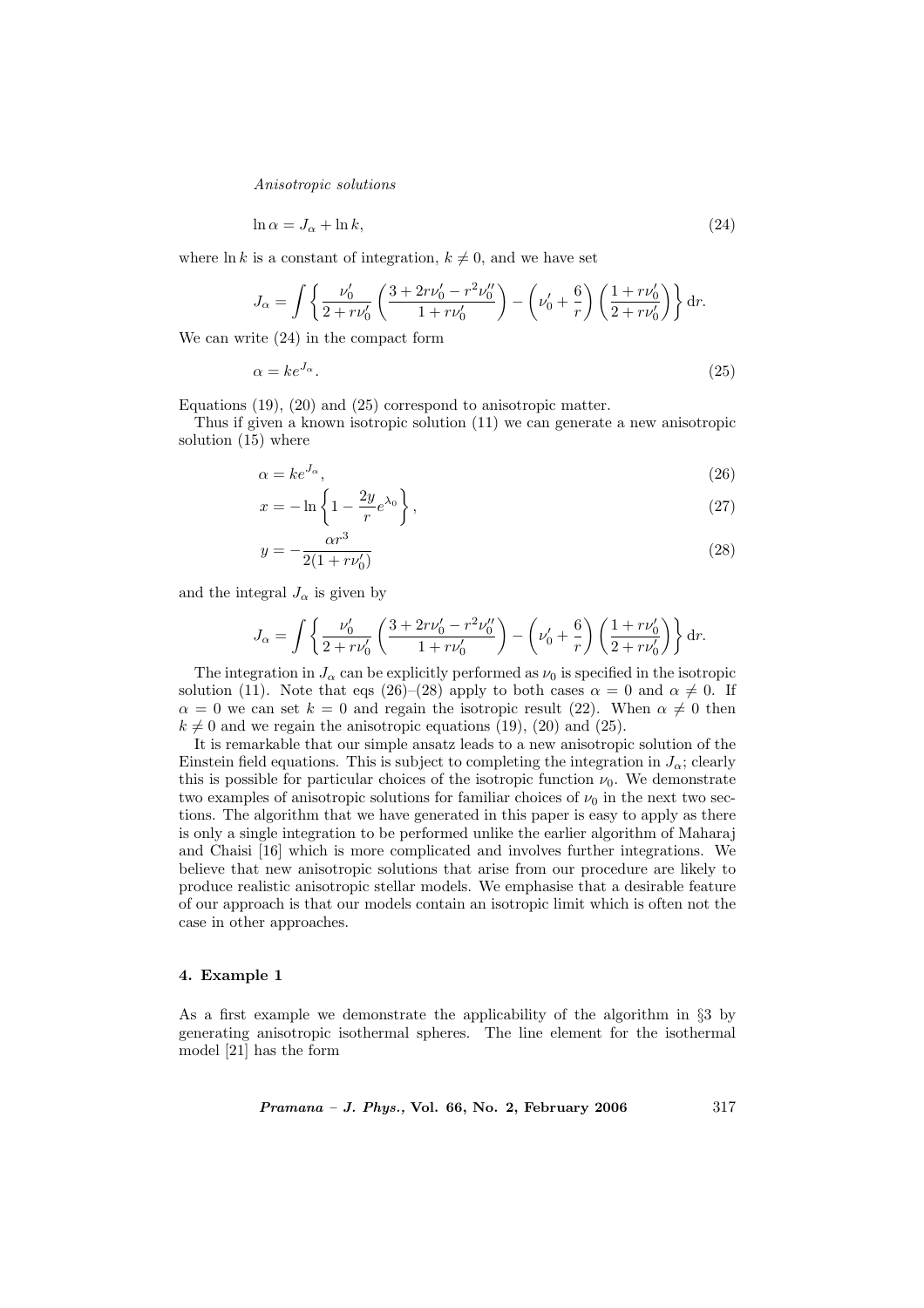$$
ds^{2} = -r^{4c/(1+c)}dt^{2} + \left(1 + \frac{4c}{(1+c)^{2}}\right)dr^{2} + r^{2} \left(d\theta^{2} + \sin^{2}\theta d\phi^{2}\right), (29)
$$

where c is a constant. The corresponding isotropic functions for  $(29)$  are given by

$$
(\nu_0, \lambda_0, m_0, p_0) = \left(\frac{4c}{1+c} \ln r, \ln \left\{1 + \frac{4c}{1+c}\right\}, \frac{2cr}{4c + (1+c)^2}, \frac{4c^2}{4c + (1+c)^2} \left(\frac{1}{r^2}\right)\right).
$$
 (30)

The energy density function has the form

$$
\mu_0 = \frac{4c}{4c + (1+c)^2} \left(\frac{1}{r^2}\right).
$$
\n(31)

Hence (30) and (31) imply that

$$
p_0 = c\mu_0 \tag{32}
$$

which is a linear barotropic equation of state. Isothermal spheres with the density profile  $\mu \propto r^{-2}$  and the equation of state (32) appear in a variety of models for both Newtonian and relativistic stars [19,20]. They have been studied extensively in astrophysics as an equilibrium approximation to more complicated systems which are close to a dynamically relaxed state [22].

With the isotropic functions (30) we can evaluate the integral  $J_{\alpha}$  in (26) and we find

$$
J_{\alpha} = -\int \left(\frac{3 + 14c + 19c^2}{1 + 4c + 3c^2}\right) \frac{dr}{r} = -\frac{3 + 14c + 19c^2}{1 + 4c + 3c^2} \ln r + \ln k
$$

which leads to the expressions

$$
\alpha = kr^{-\frac{3+14c+19c^2}{1+4c+3c^2}},
$$
  
\n
$$
x = -\ln\left\{1 + k\frac{4c + (1+c^2)}{(1+c)(1+5c)}r^{-\frac{1+6c+13c^2}{1+4c+3c^2}}\right\},
$$
  
\n
$$
y = -\frac{k}{2}\left(\frac{1+c}{1+5c}\right)r^{-\frac{2c+10c^2}{1+4c+3c^2}}.
$$

Consequently, we obtain the new line element in the form

$$
ds^{2} = -r^{\frac{4c}{1+c}}dt^{2} + \left(1 + \frac{4c}{(1+c)^{2}}\right)
$$
  
 
$$
\times \left(1 + k\frac{4c + (1+c)^{2}}{(1+c)(1+5c)}r^{-\frac{1+6c+13c^{2}}{1+4c+3c^{2}}}\right)^{-1} dr^{2}
$$
  
 
$$
+r^{2} \left(d\theta^{2} + \sin^{2}\theta d\phi^{2}\right)
$$
 (33)

and the matter variables have the analytic representation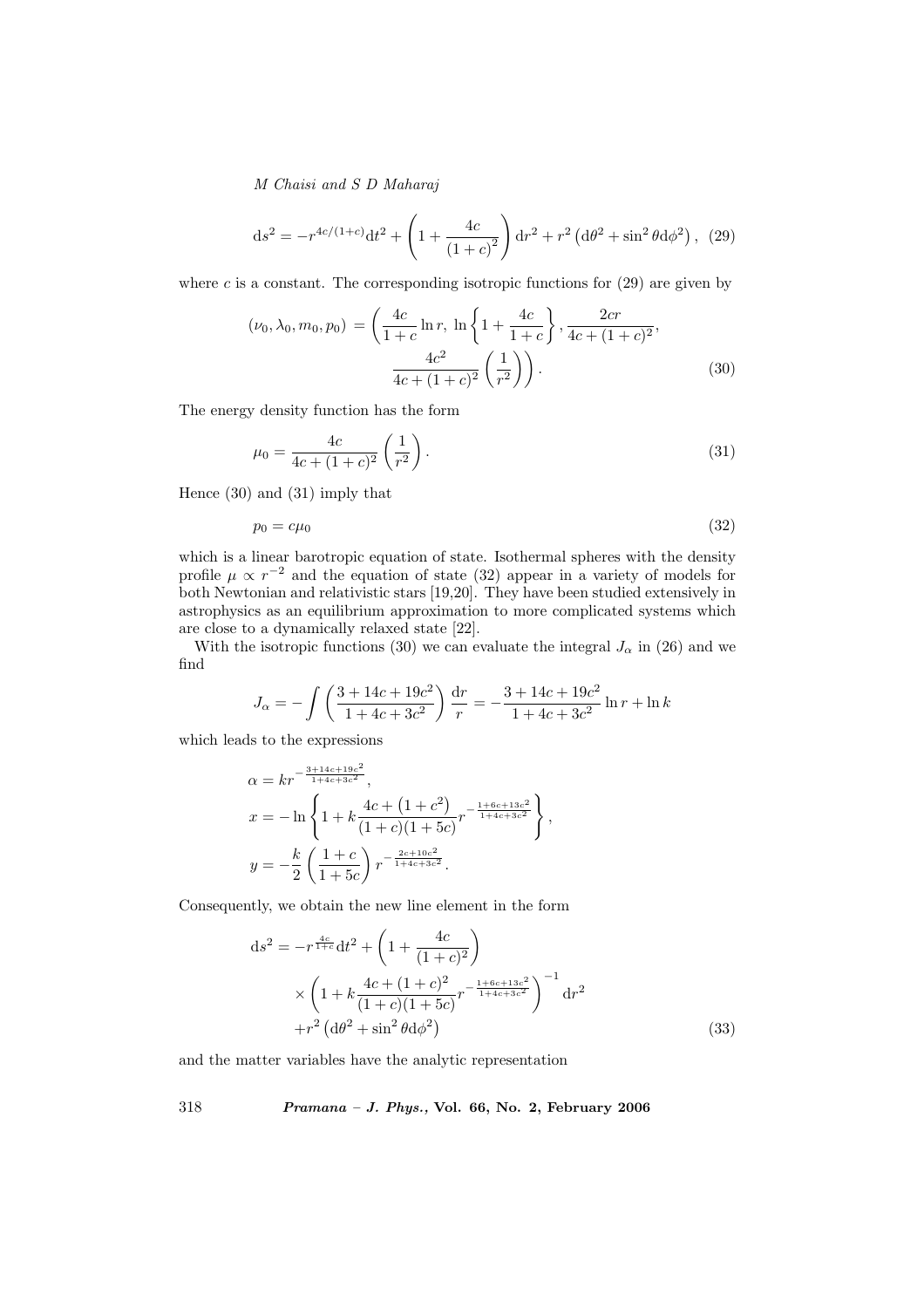$$
m = \frac{2cr}{4c + (1 + c)^2} - \frac{k}{2} \left(\frac{1 + c}{1 + 5c}\right) r^{-\frac{2c + 10c^2}{1 + 4c + 3c^2}},\tag{34}
$$

$$
p_{\rm r} = \frac{1}{r^2} \frac{4c^2}{4c + (1+c)^2} + kr^{-\frac{3+14c+19c^2}{1+4c+3c^2}},\tag{35}
$$

$$
p_{\perp} = \frac{1}{r^2} \frac{4c^2}{4c + (1+c)^2} - \frac{k}{2} r^{-\frac{3+14c + 19c^2}{1+4c + 3c^2}}.
$$
 (36)

The isotropic isothermal sphere model (29) produces the anisotropic isothermal sphere model (33) utilizing our algorithm. With the parameter values  $k = 0$ , we regain the conventional isothermal sphere.

The degree of anisotropy is

$$
S = \frac{k}{2}\sqrt{3}r^{-\frac{3+14c+19c^2}{1+4c+3c^2}}.\tag{37}
$$

*Mathematica* [23] was used to graph the anisotropy factor  $(37)$ . The plots are as shown in figures 1 and 2 for particular values of the parameters shown. The anisotropy factor S is plotted against the radial distance on the interval  $0 < r <$ 1. There is a singularity at  $r = 0$  that has been carried over from the other dynamical and metric functions. However, because the constants  $k$  and  $c$  can be picked arbitrarily, the pair can be chosen such that  $S(r)$  is monotonically decreasing or increasing. The physical considerations of a problem may lead to the choice of one profile as opposed to the other; for example the  $S(r)$  profile in figure 1 may be preferable where a stellar body with vanishing anisotropy as one moves from the center of the body to the boundary is considered. The  $S(r)$  profile in figure 2 could be chosen over the one in figure 1 for boson star models as proposed by Dev and Gleiser [4]. The fairly simple behaviour of  $S(r)$  in these plots shows that a more extensive physical analysis of the solutions is possible, which will be carried out in future work.

#### 5. Example 2

As a second example we demonstrate the applicability of the algorithm in §3 by generating anisotropic Schwarzschild spheres. The line element for the interior



**Figure 1.** Decreasing  $S(r)$  for anisotropic isothermal sphere;  $c = 1$ ,  $k = 0.01$ .

**Figure 2.** Increasing  $S(r)$  for anisotropic isothermal sphere;  $c = -0.5$ ,  $k = 2$ .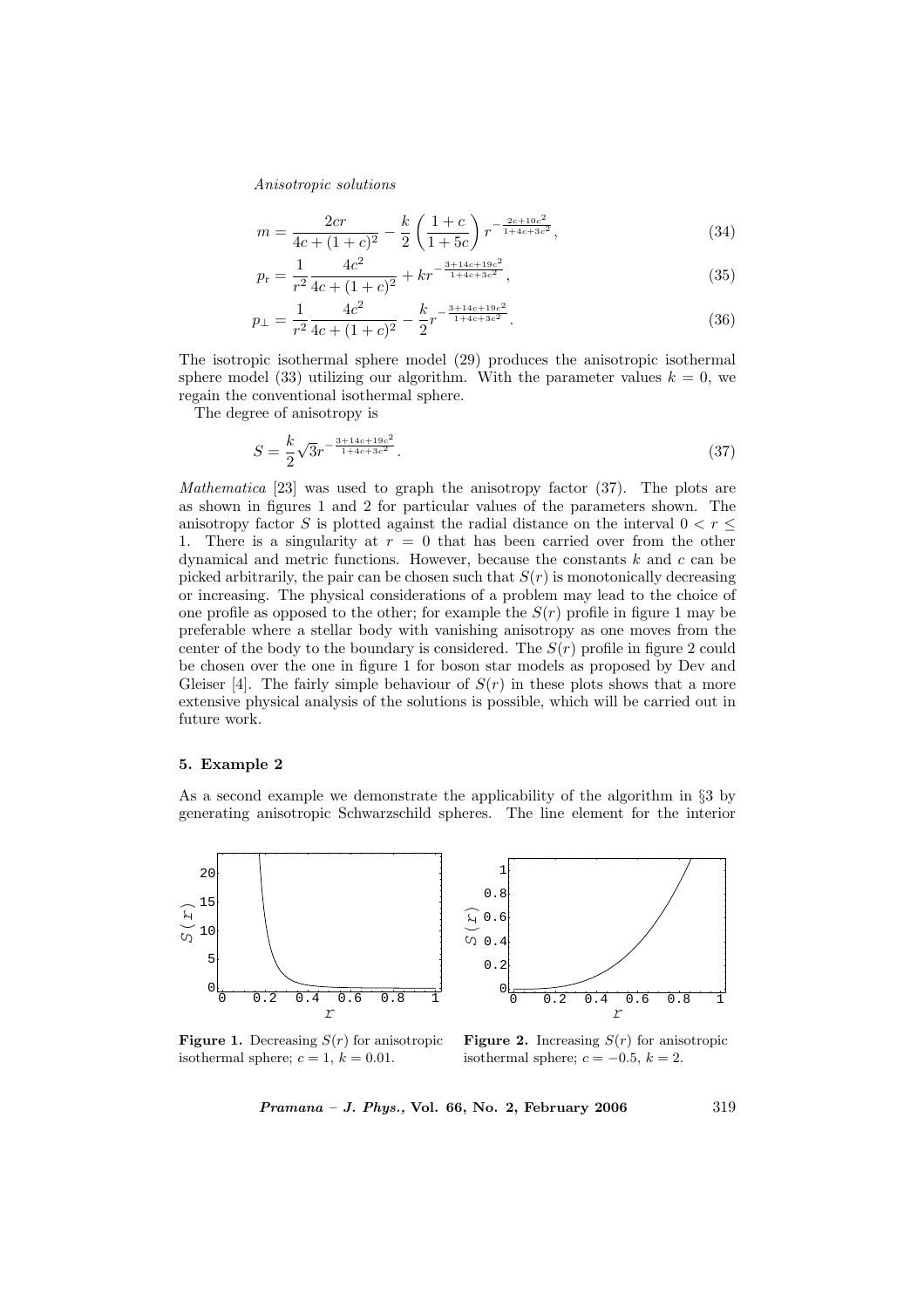Schwarzschild model [1] is

$$
ds^{2} = -(A - B\Delta)^{2} dt^{2} + \Delta^{-2} dr^{2} + r^{2} (d\theta^{2} + \sin^{2} \theta d\phi^{2}),
$$
 (38)

where  $\Delta = \sqrt{1 - r^2/R^2}$ , A and B are constants. The corresponding isotropic functions for  $(38)$  are given by

$$
(\nu_0, \lambda_0, m_0, p_0) = \left(2\ln\left\{A - B\Delta\right\}, -\ln\Delta^2, \frac{r^3}{2R^2}, -\frac{1}{R^2}\left[\frac{A - 3B\Delta}{A - B\Delta}\right]\right).
$$
\n(39)

The energy density function has the form  $\mu_0 = 3/R^2$ . We therefore have

$$
\mu_0 = \text{constant} \tag{40}
$$

for incompressible matter. This is a reasonable approximation in particular situations as the interior of dense neutron stars and superdense relativistic stars are of near uniform density [24,25]. Consequently the assumption (40) of uniform energy density is often used to build prototypes of realistic stars in the modelling process [4,17,26].

The integral  $J_{\alpha}$  in (26) takes the form

$$
J_{\alpha} = \int \left\{ \left[ 2Br \left( 3 - r^2 \left( \frac{2Br^2}{R^4 \Delta^3 (A + B\Delta)} - \frac{2B^2 r^2}{R^4 \Delta^2 (A + B\Delta)^2} \right) + \frac{2B}{R^2 \Delta (A + B\Delta)} \right) + \frac{4Br^2}{R^2 \Delta (A + B\Delta)} \right) \right\}
$$
  

$$
\times \left[ R^2 \Delta (A + B\Delta) \left( 1 + \frac{2Br^2}{R^2 \Delta (A + B\Delta)} \right) \left( 2 + \frac{2Br^2}{R^2 \Delta (A + B\Delta)} \right) \right]^{-1}
$$
  

$$
- \left( \frac{6}{r} + \frac{2Br}{R^2 \Delta (A - B\Delta)} \right) \left( 1 + \frac{2Br^2}{R^2 \Delta (A - B\Delta)} \right)
$$
  

$$
\times \left( 2 + \frac{2Br^2}{R^2 \Delta (A - B\Delta)} \right)^{-1} \right\} dr.
$$
 (41)

With the substitution  $u = \Delta = \sqrt{1 - r^2/R^2}$ , (41) becomes

$$
J_{\alpha} = \int \left( \frac{\left(B + 3Au - 4Bu^{2}\right)\left(2B + Au - 3Bu^{2}\right)}{\left(1 - u^{2}\right)\left(A - Bu\right)\left(B + Au - 2Bu^{2}\right)} - \frac{3Bu^{2}\left(A - Bu\right)}{\left(2B + Au - 3Bu^{2}\right)\left(B + Au - 2Bu^{2}\right)} + \frac{2B^{2}\left(1 - u^{2}\right)\left(A - 2Bu - 2Au^{2} + 3Bu^{3}\right)}{u\left(A - Bu\right)\left(2B + Au - 3Bu^{2}\right)\left(B + Au - 2Bu^{2}\right)}\right) du.
$$

The above integral can be simplified with the help of partial fractions. We obtain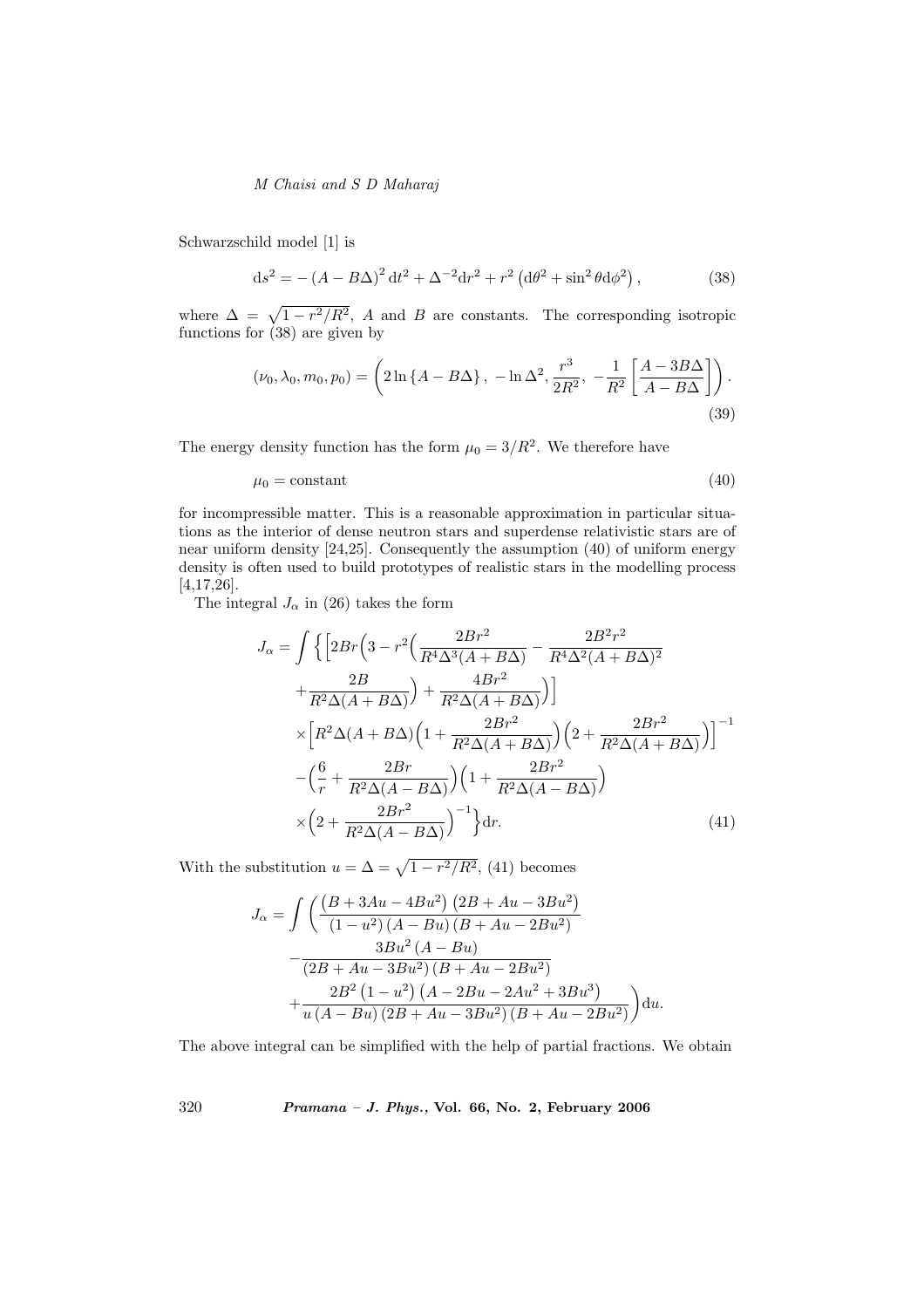$$
J_{\alpha} = \int \left( \frac{1}{u} + \frac{3}{2(1-u)} - \frac{3}{2(1+u)} + \frac{B}{A-Bu} + \frac{A-6Bu}{2B+Au-3Bu^2} \right) du
$$
  
\n
$$
= \frac{2A-7Bu}{B+Au-2Bu^2} du
$$
  
\n
$$
= \ln u - \frac{3}{2} \ln \{1-u\} - \frac{3}{2} \ln \{1+u\}
$$
  
\n
$$
- \ln \{A-Bu\} + \ln \{2B+Au-3Bu^2\}
$$
  
\n
$$
- \int \left( \frac{A/B}{\frac{A^2+8B^2}{16B^2} - (u-\frac{A}{4B})^2} - \frac{(7/2) (u-\frac{A}{4B})}{\frac{A^2+8B^2}{16B^2} - (u-\frac{A}{4B})^2} \right) du
$$
  
\n
$$
= \ln \left\{ \frac{u (2B+Au-3Bu^2)}{(A-Bu) (1-u^2)^{3/2} (B+Au-2Bu^2)^{7/4}} \right\}
$$
  
\n
$$
+ \frac{A}{4\sqrt{A^2+8B^2}} \ln \left\{ \frac{1-\frac{4B}{\sqrt{A^2+8B^2}} (u-\frac{A}{4B})}{1+\frac{4B}{\sqrt{A^2+8B^2}} (u-\frac{A}{4B})} \right\}.
$$

We have completed the integration and obtained  $J_{\alpha}$  in terms of the intermediate variable u. In terms of the original variable r (in  $\Delta$ ) we can write  $J_{\alpha}$  as

$$
J_{\alpha} = \ln \left\{ \frac{\Delta (2B + A\Delta - 3B\Delta^2)}{(A - B\Delta) (1 - \Delta^2)^{3/2} (B + A\Delta - 2B\Delta^2)^{7/4}} \right\} + \frac{A}{4\sqrt{A^2 + 8B^2}} \ln \left\{ \frac{1 - \frac{4B}{\sqrt{A^2 + 8B^2}} (\Delta - \frac{A}{4B})}{1 + \frac{4B}{\sqrt{A^2 + 8B^2}} (\Delta - \frac{A}{4B})} \right\}.
$$

Then the function  $\alpha$  in (26) becomes

$$
\alpha = \frac{kR^3 \Delta \left(2B + A\Delta - 3B\Delta^2\right)}{r^3 \left(A - B\Delta\right) \left(B + A\Delta - 2B\Delta^2\right)^{7/4}}
$$

$$
\times \left(\frac{1 - \frac{4B}{\sqrt{A^2 + 8B^2}} \left(\Delta - \frac{A}{4B}\right)}{1 + \frac{4B}{\sqrt{A^2 + 8B^2}} \left(\Delta - \frac{A}{4B}\right)}\right)^{\frac{A}{4\sqrt{A^2 + 8B^2}}}
$$
(42)

and (27) and (28) respectively lead to

$$
x = -\ln\left\{1 + \frac{kR^3\left(2B + A\Delta - 3B\Delta^2\right)}{r\Delta\left(A - B\Delta\right)\left(B + A\Delta - 2B\Delta^2\right)^{7/4}}\right\}
$$

$$
\times \left(1 + \frac{2Br^2}{R^2\Delta\left(A - B\Delta\right)}\right)^{-1}
$$

$$
\times \left(\frac{1 - \frac{4B}{\sqrt{A^2 + 8B^2}}\left(\Delta - \frac{A}{4B}\right)}{1 + \frac{4B}{\sqrt{A^2 + 8B^2}}\left(\Delta - \frac{A}{4B}\right)}\right)^{\frac{A}{4\sqrt{A^2 + 8B^2}}}\right\},
$$
(43)

$$
Pramana - J. Phys., Vol. 66, No. 2, February 2006 \qquad \qquad 321
$$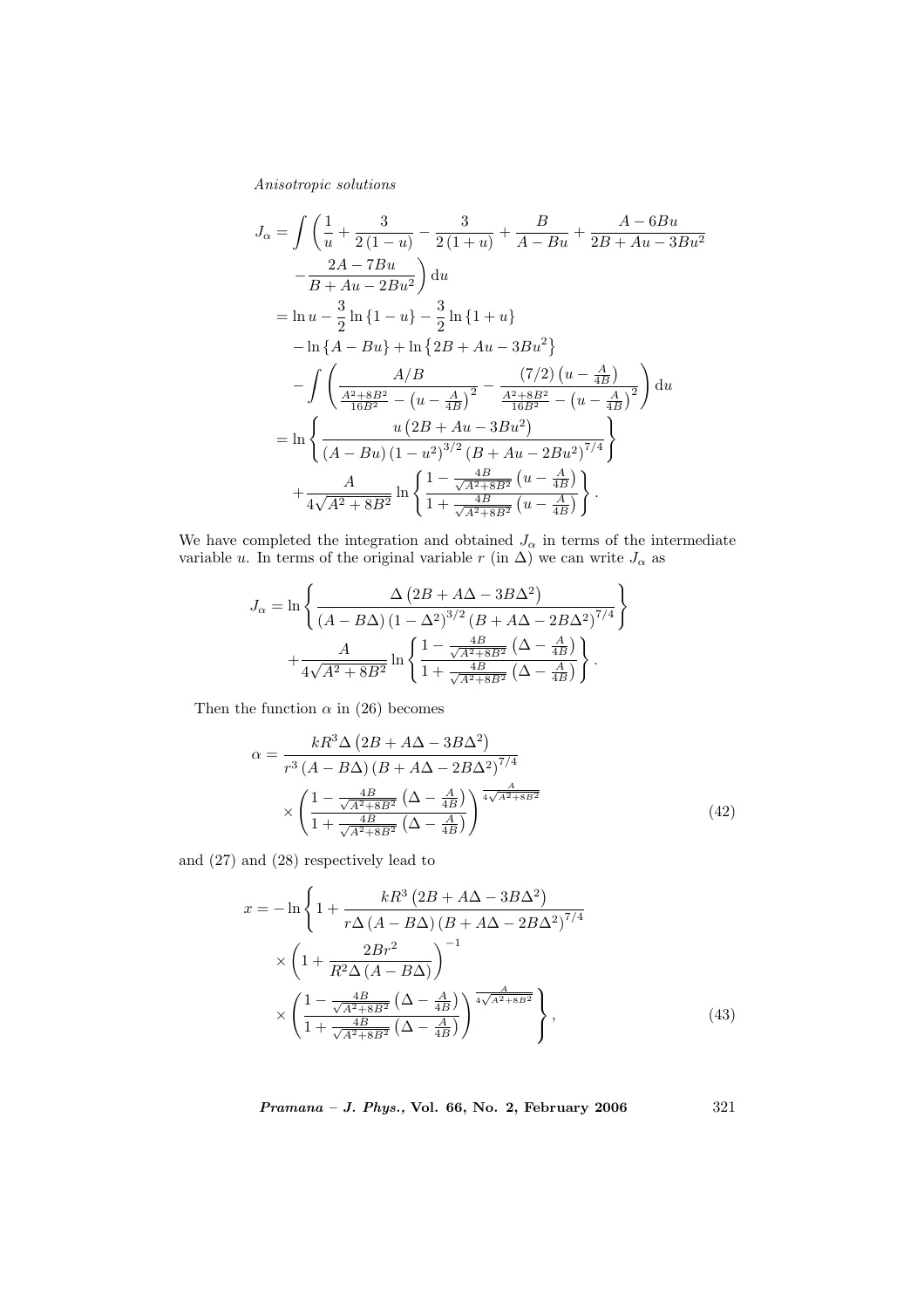$$
y = -\frac{kR^3 \Delta \left(2B + A\Delta - 3B\Delta^2\right)}{2\left(A - B\Delta\right)\left(B + A\Delta - 2B\Delta^2\right)^{7/4}} \left(1 + \frac{2Br^2}{R^2 \Delta \left(A - B\Delta\right)}\right)^{-1}
$$

$$
\times \left(\frac{1 - \frac{4B}{\sqrt{A^2 + 8B^2}} \left(\Delta - \frac{A}{4B}\right)}{1 + \frac{4B}{\sqrt{A^2 + 8B^2}} \left(\Delta - \frac{A}{4B}\right)}\right)^{\frac{A}{4\sqrt{A^2 + 8B^2}}}.
$$
(44)

Hence the new line element has the form

$$
ds^{2} = -(A - B\Delta)^{2} dt^{2}
$$
  
+ 
$$
\frac{1}{\Delta^{2}} \left[ 1 + \frac{kR^{3} (2B + A\Delta - 3B\Delta^{2})}{r\Delta(A - B\Delta) (B + A\Delta - 2B\Delta^{2})^{7/4}} \times \left( 1 + \frac{2Br^{2}}{R^{2}\Delta(A - B\Delta)} \right)^{-1}
$$
  

$$
\times \left( \frac{1 - \frac{4B}{\sqrt{A^{2} + 8B^{2}}} (\Delta - \frac{A}{4B})}{1 + \frac{4B}{\sqrt{A^{2} + 8B^{2}}} (\Delta - \frac{A}{4B})} \right)^{\frac{A}{4\sqrt{A^{2} + 8B^{2}}}} \right]^{-1}
$$
  

$$
\times dr^{2} + r^{2} (d\theta^{2} + \sin^{2}\theta d\phi^{2}) \tag{45}
$$

and the matter variables have the form

$$
m = \frac{r^3}{2R^2} - \frac{kR^3\Delta\left(2B + A\Delta - 3B\Delta^2\right)}{2\left(A - B\Delta\right)\left(B + A\Delta - 2B\Delta^2\right)^{7/4}}
$$

$$
\times \left(1 + \frac{2Br^2}{R^2\Delta\left(A - B\Delta\right)}\right)^{-1}
$$

$$
\times \left(\frac{1 - \frac{4B}{\sqrt{A^2 + 8B^2}}\left(\Delta - \frac{A}{4B}\right)}{1 + \frac{4B}{\sqrt{A^2 + 8B^2}}\left(\Delta - \frac{A}{4B}\right)}\right)^{\frac{A}{4\sqrt{A^2 + 8B^2}}},\tag{46}
$$

$$
p_{\rm r} = -\frac{A - 3B\Delta}{R^2 \left(A - B\Delta\right)} + \frac{kR^3 \Delta \left(2B + A\Delta - 3B\Delta^2\right)}{r^3 \left(A - B\Delta\right) \left(B + A\Delta - 2B\Delta^2\right)^{7/4}}
$$

$$
\times \left(\frac{1 - \frac{4B}{\sqrt{A^2 + 8B^2}} \left(\Delta - \frac{A}{4B}\right)}{1 + \frac{4B}{\sqrt{A^2 + 8B^2}} \left(\Delta - \frac{A}{4B}\right)}\right)^{\frac{A}{4\sqrt{A^2 + 8B^2}}},\tag{47}
$$

$$
p_{\perp} = -\frac{A - 3B\Delta}{R^2 \left(A - B\Delta\right)} - \frac{kR^3 \Delta \left(2B + A\Delta - 3B\Delta^2\right)}{2r^3 \left(A - B\Delta\right) \left(B + A\Delta - 2B\Delta^2\right)^{7/4}} \times \left(\frac{1 - \frac{4B}{\sqrt{A^2 + 8B^2}} \left(\Delta - \frac{A}{4B}\right)}{1 + \frac{4B}{\sqrt{A^2 + 8B^2}} \left(\Delta - \frac{A}{4B}\right)}\right)^{\frac{A}{4\sqrt{A^2 + 8B^2}}}.
$$
\n(48)

The isotropic Schwarzschild sphere model (38) generates the anisotropic Schwarzschild sphere model (45)–(48). With the parameter value  $k = 0$  we regain the original interior Schwarzschild sphere.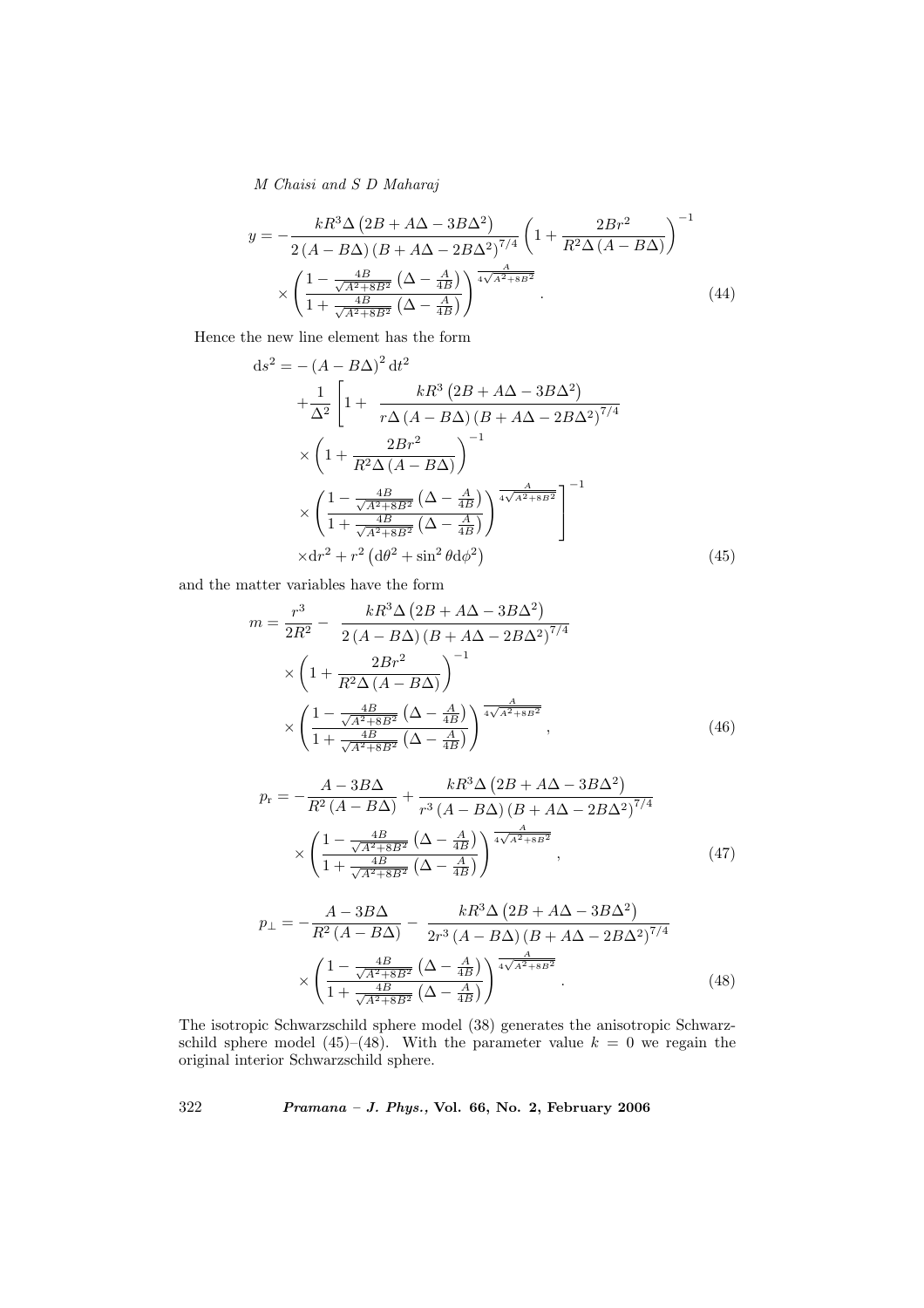

**Figure 3.**  $S(r)$  for anisotropic Schwarzschild sphere;  $A = 3$ ,  $B = 1$ ,  $k = 1$ and  $R = 1$ .

The degree of anisotropy has the form

$$
S = \frac{\sqrt{3}kR^3\Delta\left(2B + A\Delta - 3B\Delta^2\right)}{2r^3\left(A - B\Delta\right)\left(B + A\Delta - 2B\Delta^2\right)^{7/4}} \times \left(\frac{1 - \frac{4B}{\sqrt{A^2 + 8B^2}}\left(\Delta - \frac{A}{4B}\right)}{1 + \frac{4B}{\sqrt{A^2 + 8B^2}}\left(\Delta - \frac{A}{4B}\right)}\right)^{\frac{A}{4\sqrt{A^2 + 8B^2}}}.\tag{49}
$$

Mathematica [23] was once again used to plot the anisotropic factor (49). The resulting plot is shown in figure 3 for chosen particular values of the parameters A, B, k and R. Other choices of these parameters may produce a different behaviour for S. The plot of S against r is in the interval  $0 < r \leq 1$ . The fact that the anisotropic factor is in closed form and the profile as shown in figure 3 shows that physical analysis of this model can be investigated, which will be pursued at a later stage.

#### Acknowledgements

SDM and MC thank the National Research Foundation of South Africa for financial support. MC is grateful to the University of KwaZulu-Natal for a scholarship.

## References

- [1] M S R Delgaty and K Lake, *Comput. Phys. Commun.* **115**, 395 (1998)
- [2] M R Finch and J F E Skea, Preprint available on the web: http://edradour.symbcomp.uerj.br/pubs.html (1998)
- [3] H Stephani, D Kramer, M A H MacCullum, C Hoenslaers and E Herlt, Exact solutions of Einstein's field equations (Cambridge University Press, Cambridge, 2003)
- [4] K Dev and M Gleiser, Gen. Relativ. Gravit. **34**, 1793 (2002)
- [5] K Dev and M Gleiser, Gen. Relativ. Gravit. 35, 1435 (2003)
- [6] L Herrera, J Martin and J Ospino, J. Math. Phys. 43, 4889 (2002)
- [7] L Herrera, A D Prisco, J Martin, J Ospino, N O Santos and O Troconis, Phys. Rev. D69, 084026 (2004)